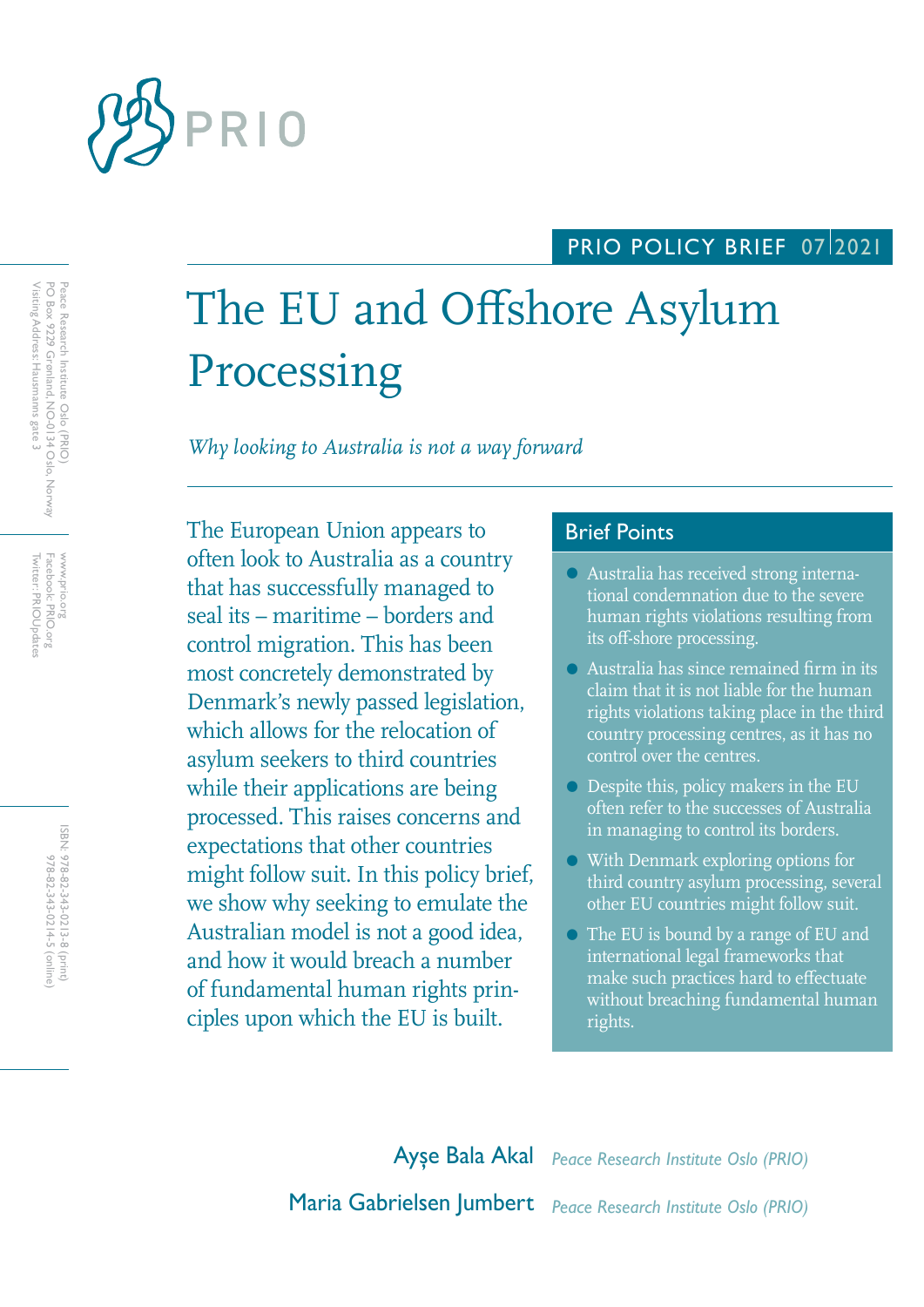#### **The EU Exploring Offshore Options**

Since the 'migration crisis' of 2015, the EU has been continuously striving towards implementing non-arrival regimes through various external cooperation schemes. These schemes are emblematic of a rhetoric that aims to push migration management outside the external EU borders, and similarly push 'out of sight' the political and humanitarian situations that make people flee. European leaders are currently looking towards even more far-reaching solutions, inspired by the Australian model.

Under the Migration Act, Australia has contracted out the processing of asylum applications to third countries. This model, known as the Pacific Solution, has been deemed a moral, legal and financial failure by the international community at large.

In September 2020, the Danish government appointed Anders Tang Friborg as special envoy on migration, for the primary purpose of opening reception centres outside the EU borders, and to prevent 'as many spontaneous asylum-seekers as possible'.1 In June 2021, the Danish Aliens Act was amended to enable the Danish government to transfer asylum seekers to third countries for the processing of asylum applications. In light of the intensifying anti-immigrant rhetoric throughout the EU, it seems very likely that more countries will attempt to follow in Denmark's footsteps, with the end-goal of deterrence and decreasing the visibility of asylum seekers within European borders.

### **The Failures of the Australian Model**

Despite the severe condemnation directed at the Australian government, numerous European leaders have continued to praise the Pacific Solution and push for the exploration of the concept of 'regional disembarkation platforms', where the processing of asylum seekers could take place outside of EU borders. Unsurprisingly, other externalized asylum processing models are forming in the horizon. Before examining why this would breach a range of fundamental EU laws, it is helpful to review how the Australian model was established and how it worked – and failed.

#### *The Pacific Solution*

Even before the 'refugee reception crisis' of 2015, Australia has been notorious for its strict immigration policies. Successive Australian

governments have continuously demonstrated deterrence to be their primary aim while establishing refugee protection schemes. Although these policies have been failures in the eyes of the international legal community, they have played a significant role in the electoral wins by various politicians, such as the former Prime Minister John Howard.

The Pacific Solution was first implemented by the Australian government under the Migration Amendment Act of 2001. The legislative process was preceded by a rather self-contradictory narrative of humanitarian concern for 'genuine asylum seekers' and hostility aimed at 'people smugglers', 'country shoppers' and 'economic migrants'.2 Migration across the Mediterranean has similarly been framed as both a humanitarian concern, and a security issue for Europe.

The Amendment enabled the Australian government to designate any island or external territory as an 'excised offshore place', which would be deemed to be outside of Australia's migration zone. Any asylum seeker who would enter an 'excised Australian territory' would be unable to make valid asylum applications within Australian territory.

Following a period of negotiations, two separate memorandums of understanding (hereafter MOU) were signed with the governments of Nauru and Papua New Guinea (hereafter PNG). Under these MOUs, Nauru and PNG undertook to operate the detention centres and conduct all activities in accordance with their own constitutions and domestic laws.

The offshore processing centres remained operational for seven years until the first Pacific Solution was dismantled in 2008 by the Labor government, who labelled it 'costly, unsustainable and wrong as a matter of principle'.<sup>3</sup> However, the scheme was reintroduced as the second Pacific Solution in 2012, in line with the recommendations of the Expert Panel on Asylum Seekers appointed by the government to advise on 'how best to prevent asylum seekers risking their lives by travelling to Australia by boat'. Under this second Pacific Solution, any person arriving to Australia by sea without a valid visa is liable to removal to the detention centres in Nauru or PNG and will not be resettled in Australian territory regardless of whether they are found to be 'genuine refugees' as defined under the Refugee Convention.

In April 2016, the PNG Supreme Court deemed the detention of asylum seekers in the offshore centres unconstitutional. By 2019, the detention facilities within PNG were completely closed, and according to statistics released by the Australian Border Force, as of 31 January 2020, there are no remaining refugees in the Nauru Regional Processing Centre. The Australian government has indicated that Nauru will keep receiving asylum seekers under the MOU, whereas PNG will no longer be a part of the offshore processing scheme.

#### *Human rights violations*

Various UN bodies have taken extraordinary measures to address the human rights violations that plagued the Pacific Solution and requested Australia to review the Migration Act. Among these violations, a few stand out due to their severity and persistence.

The right to access to justice, which can be defined as 'the ability of people to seek and obtain a remedy through formal or informal institutions of justice, and in conformity with human rights standards',<sup>4</sup> is a fundamental right engraved in key international human rights instruments such as Articles 6 (1) and 13 of the European Convention on Human Rights (ECHR) and Article 2 of the International Covenant on Civil and Political Rights (ICCPR).

Under the Pacific Solution, the mandatory detention policy encompasses all asylum seekers, without a case-by-case evaluation. Furthermore, there is no time limit for how long a person can be detained within the off-shore centres, as is evident from the infamous case of Kurdish-Iranian journalist Behrouz Boochani,<sup>5</sup> who remained in detention for over six years.

More troublingly, once in off-shore detention, refugee status determination becomes the responsibility of Nauru and PNG. This is a concerning prospect as the legal frameworks and administrative systems in both countries lack a majority of the safeguards and due diligence standards – such as independent merits review– that would be accessible to asylum seekers being processed in mainland Australia.6

Another issue on which UN bodies and human rights organizations have raised serious concerns are the abject conditions within the off-shore centres. Following various monitoring visits to Nauru and PNG, the UN High Commissioner for Refugees (UNHCR) observed that: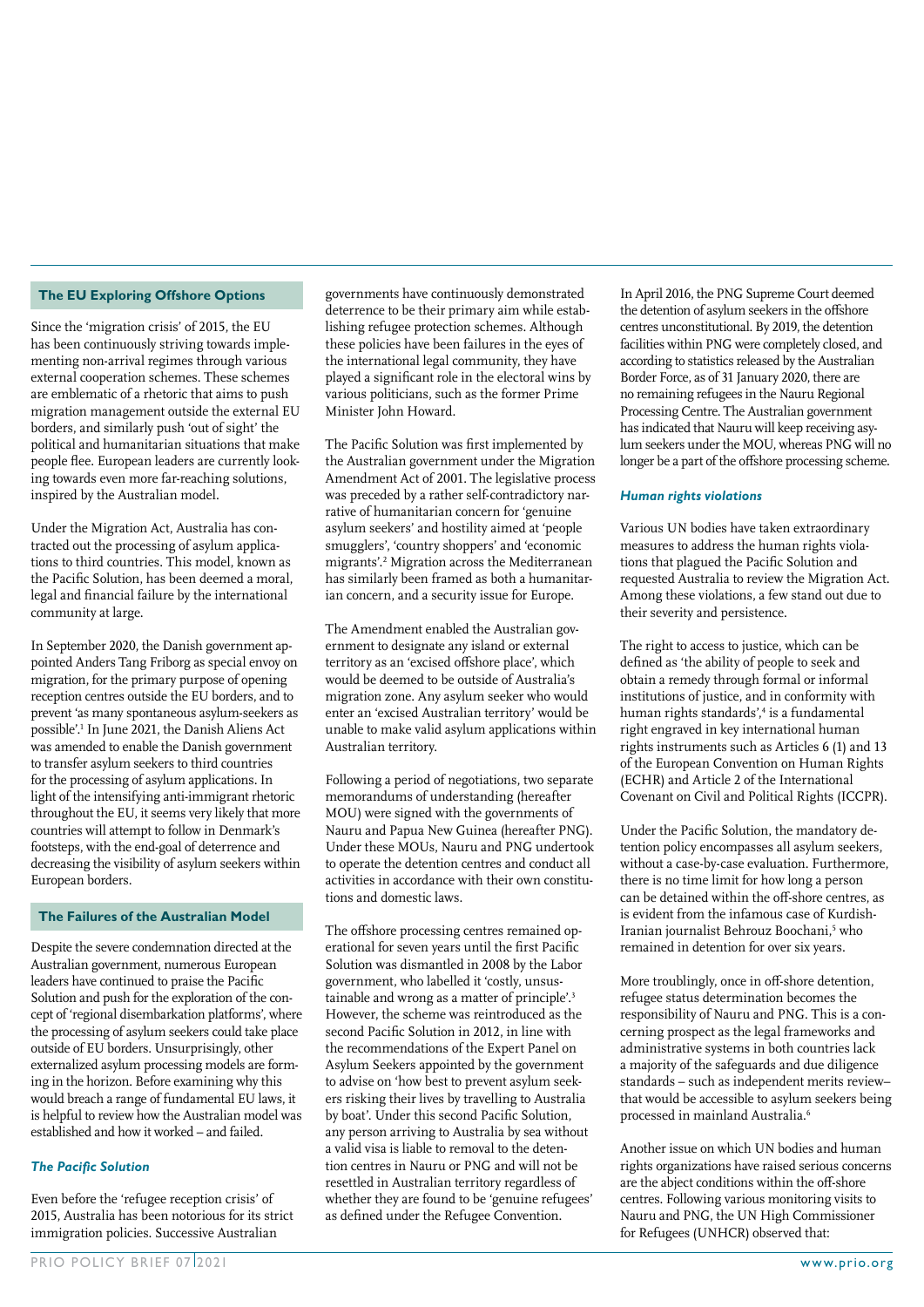- •The centres did not provide safe and humane conditions of treatment in detention
- The only real opportunity for privacy was ablution blocks, many of which were not cleaned and maintained regularly
- •PTSD and depression had reached epidemic proportions and the anticipated mental illness, distress and suicide would continue to escalate in the immediate and foreseeable future.7

The prohibition against torture and other cruel, inhuman or degrading treatment, as well as being embedded in a number of international human rights instruments such as Article 3 of the ECHR, is a non-derogable norm of international law. This means that under no circumstances can a state limit or infringe upon this prohibition. Following an analysis of the human rights violations taking place in the detention centres, the International Criminal Court's Prosecutor has stated that the conditions of detention constituted cruel, inhuman or degrading treatment, and the gravity of the alleged conduct has been such that it was in violation of fundamental rules of international law.8

#### *Violation of the principle of non-refoulement*

The principle of non-refoulement, engraved in Article 33 (1) of the Refugee Convention, is the most fundamental principle of international refugee law. Under this principle, 'No Contracting State shall expel or return a refugee in any manner whatsoever to the frontiers of territories where his life or freedom would be threatened on account of his race, religion, nationality, membership of a particular social group or political opinion.' The Refugee Convention also stipulates that a person must find him or herself in the country they want to apply for asylum to, and while there is no absolute obligation for a state to grant asylum, any signatory state is obliged to provide access to apply for asylum for anyone who wishes to do so.

#### Human Rights Settlements

In the 2015 case of Kamasaee v. Commonwealth of Australia & Ors., an Iranian detainee, Majid Karami Kamasaee, filed a class action lawsuit on the basis of false imprisonment and negligence. The case was settled among the parties for a payment of AUD \$70 million, the largest human rights settlement in Australian legal history.

There are a number of different ways in which The Financial Cost of the Pacific Solution the Australian model has given rise to a breach of the obligation of non-refoulement, such as indirect refoulement, which takes place when there is a risk that the destination state – in this case PNG and Nauru – will return the asylum seeker to another state where there is a possibility that the asylum seeker will face persecution. Most significantly, this violation has taken place through the transfer of asylum seekers to third countries where they have been exposed to a plethora of human rights violations.

Aside from the Refugee Convention, there are a number of key human rights instruments in which the principle of non-refoulement is crystallized. Article 3 (1) of the Convention Against Torture and Other Cruel, Inhuman or Degrading Treatment (CAT) encapsulates the prohibition on torture and imposes a direct prohibition on refoulement as it states, 'No State Party shall, expel, return or extradite a person to another State where there are substantial grounds for believing that he would be in danger of being subjected to torture.'

Moreover, the UN Committee Against Torture has reaffirmed this prohibition by stating that a State Party is prohibited from transferring a refugee to 'a country where the extradited or expelled person might be exposed to cruel, inhuman or degrading treatment'.<sup>9</sup>

#### *Failure to incorporate non-refoulement obligations into domestic Australian law*

Under Australian law, a treaty cannot operate as a direct source of rights and obligations unless it is incorporated into municipal law by statute. The Refugee Convention has been partially incorporated into domestic law through the Migration Act. Consequently, the Australian government is bound by the obligation of non-refoulement, within the scope prescribed by the Convention.

Despite the Refugee Convention being the primary international instrument concerning the protection of refugees, the obligation of nonrefoulement is also enshrined in a number of different international human rights instruments. The CAT is among the most notable, referring to non-refoulement explicitly and with no preclusions. In the same vein, Article 7 of the ICCPR further expands on this principle by prohibiting removal to a country where one could be subjected to torture or to cruel, inhuman or degrading treatment. The Australian government has failed

A 2019 Asylum Seeker Resource Centre report revealed that between 2016 and 2020, the off-shore scheme had cost around AUD \$9 billion (approx. EUR 5.7 billion), meaning around AUD \$573,000 (EUR 364,241) per asylum seeker each year. This number is astronomical compared to the average annual cost of allowing an asylum seeker to live in a community in Australia with a temporary visa, which according to the 2017–2018 estimates of the Australian Senate would have been around AUD \$10,000 (EUR 6,357).

to incorporate non-refoulement obligations under these legislations to its domestic legislation in a manner that protects asylum seekers against refoulement.

### **EU Safeguards against Third Country Processing**

While implementing refugee protection policies, EU countries are obliged to comply with EU law, as well as international human rights law. The EU has a variety of human rights protections in effect that make a mandatory third country processing regime unlawful.

#### *Access to asylum*

One legally binding supranational instrument that serves as a significant benchmark on refugee status determination and non-refoulement is the EU Charter of Fundamental Rights. The right to asylum is expressly established under Article 18 of the Charter. The Article foresees that the right to asylum will be granted in accordance with the rules of the Refugee Convention and the 1967 Protocol Relating to the Status of Refugees. This right also encapsulates the right to have access to effective asylum procedures, including the right to appeal and of access to review mechanisms against expulsion. An allencompassing mandatory detention scheme which would result in removal to outside EU borders, without any avenue of appeal before EU grievance mechanisms, would be in direct violation of this Article. Article 19 of the Charter further expands upon this protection by prohibiting collective expulsion, which would be an integral part of a third country processing arrangement.

Following the ICC Prosecutor's decision to not open a preliminary examination of the allegations made against the Australian government,